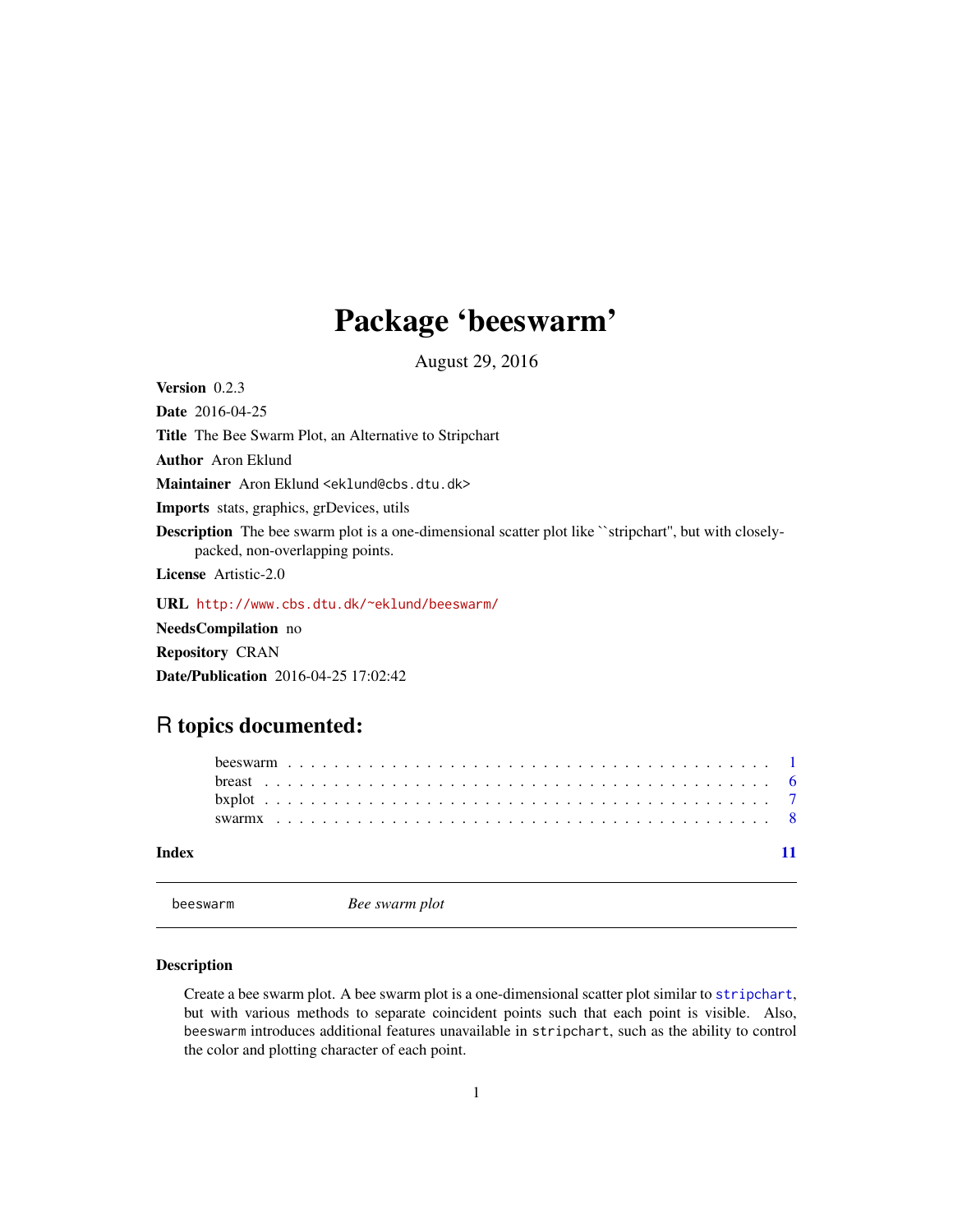#### Usage

```
beeswarm(x, \ldots)## S3 method for class 'formula'
beeswarm(formula, data = NULL, subset, na.action = NULL,
         pwpch = NULL, pwcol = NULL, pwbg = NULL, dlab, glab, ...)
## Default S3 method:
beeswarm(x,
   method = c("swarm", "center", "hex", "square"),
   vertical = TRUE, horizontal = !vertical,
   cex = 1, spacing = 1, breaks = NULL,
   labels, at = NULL,
   corral = c("none", "gutter", "wrap", "random", "omit"),
    corralWidth, side = 0L,
   priority = c("ascending", "descending", "density", "random", "none"),
   pch = par("pch"), col = par("col"), bg = NA,
   pwpch = NULL, pwcol = NULL, pwbg = NULL,
   do.plot = TRUE, add = FALSE, axes = TRUE, log = FALSE,
   xlim = NULL, ylim = NULL, dlim = NULL, glim = NULL,
    xlab = NULL, ylab = NULL, dlab = "", glab = "",
    ...)
```
#### Arguments

| formula              | A formula, such as $y \sim grp$ , where y is a numeric vector of data values to be<br>split into groups according to the grouping variable grp (usually a factor). |
|----------------------|--------------------------------------------------------------------------------------------------------------------------------------------------------------------|
| data                 | A data frame (or list) from which the variables in formula should be taken.                                                                                        |
| subset               | An optional vector specifying a subset of observations to be used.                                                                                                 |
| na.action            | A function which indicates what should happen when the data contain NAs. The<br>default is to quietly ignore missing values in either the response or the group.   |
| X                    | A numeric vector, or a data frame or list of numeric vectors, each of which is<br>plotted as an individual swarm.                                                  |
| method               | Method for arranging points (see Details).                                                                                                                         |
| vertical, horizontal |                                                                                                                                                                    |
|                      | Orientation of the plot. horizontal takes precedence if both are specified.                                                                                        |
| cex                  | Size of points relative to the default given by par ("cex"). Unlike other plotting<br>functions, this must be a single value.                                      |
| spacing              | Relative spacing between points.                                                                                                                                   |
| breaks               | Breakpoints (optional). If NULL, breakpoints are chosen automatically. If NA,<br>bins are not used (similar to stripchart with method = "stack").                  |
| labels               | Labels for each group. Recycled if necessary. By default, these are inferred<br>from the data.                                                                     |
| at                   | Numeric vector giving the locations where the swarms should be drawn; defaults<br>to 1:n where $n$ is the number of groups.                                        |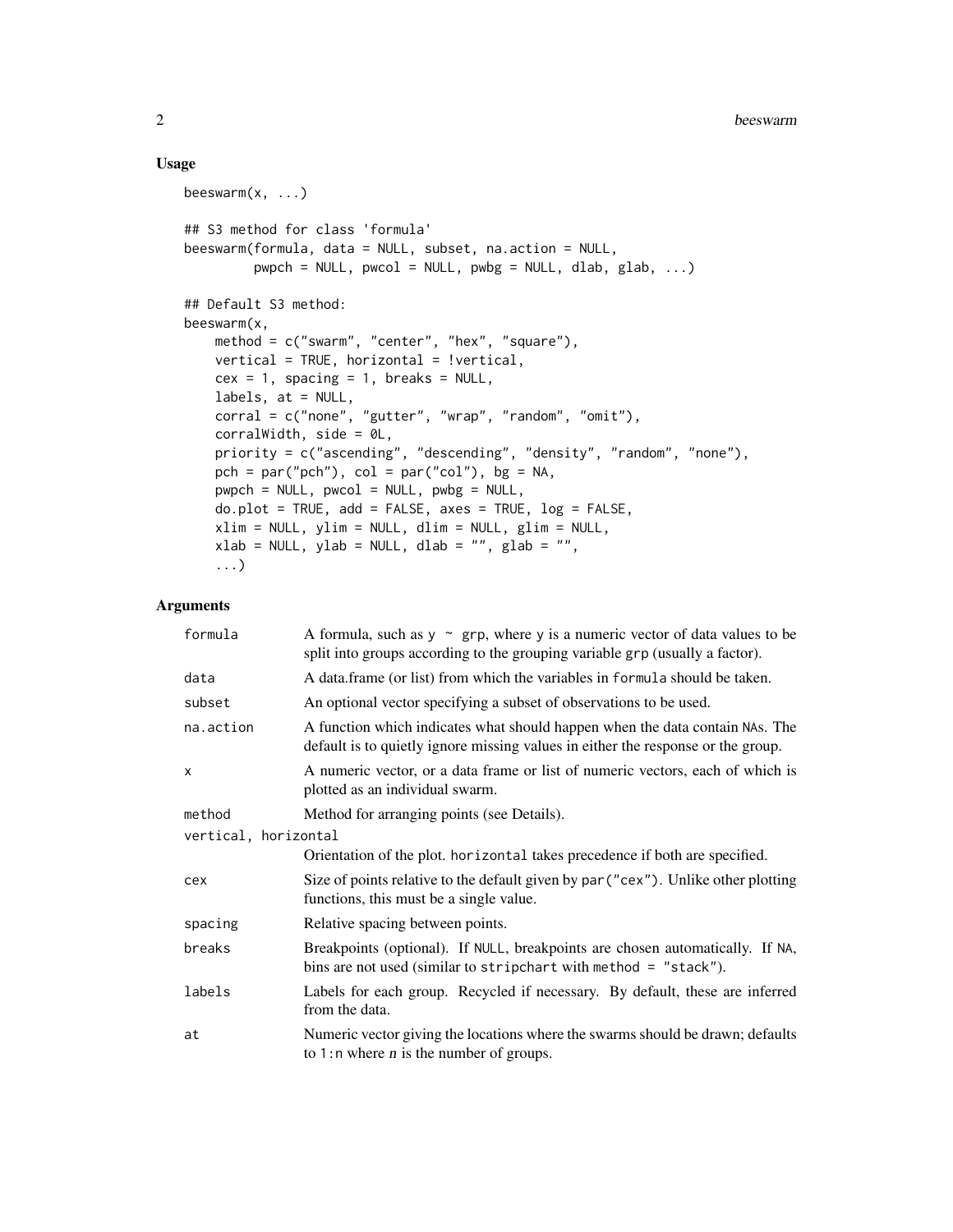#### <span id="page-2-0"></span>beeswarm 3

| corral             | Method to adjust points that would be placed outside their own group region<br>(see Details).                    |
|--------------------|------------------------------------------------------------------------------------------------------------------|
| corralWidth        | Width of the "corral" in user coordinates. If missing, a sensible value will be<br>chosen.                       |
| side               | Direction to perform jittering: 0: both directions; 1: to the right or upwards; -1:<br>to the left or downwards. |
| priority           | Order used to perform point layout when method is "swarm"; ignored otherwise<br>(see Details).                   |
| pch, col, bg       | Plotting characters and colors, specified by group. Recycled if necessary (see<br>Details).                      |
| pwpch, pwcol, pwbg |                                                                                                                  |
|                    | "Point-wise" plotting characters and colors, specified for each data point (see<br>Details).                     |
| do.plot            | Draw a plot?                                                                                                     |
| add                | Add to an existing plot?                                                                                         |
| axes               | Draw axes and box?                                                                                               |
| log                | Use a logarithmic scale on the data axis?                                                                        |
| xlim, ylim         | Limits of the plot.                                                                                              |
| dlim, glim         | An alternative way to specify limits (see Details).                                                              |
| xlab, ylab         | Axis labels.                                                                                                     |
| dlab, glab         | An alternative way to specify axis labels (see Details).                                                         |
| $\cdots$           | Further arguments passed to plot.                                                                                |

#### Details

Several methods for placing the points are available; each method uses a different algorithm to avoid overlapping points.

The default method, swarm, places points in increasing order. If a point would overlap an existing point, it is shifted sideways (along the group axis) by a minimal amount sufficient to avoid overlap. breaks is ignored.

The other three methods first discretize the values along the data axis, in order to create more efficient packing: square places the points on a square grid, whereas hex uses a hexagonal grid. center uses a square grid to produce a symmetric swarm. By default, the number of breakpoints for discretization is determined by a combination of the available plotting area and the plotting character size. The discretization of the data can be explicitly controlled using breaks. If breaks is set to NA, the data will not be grouped into intervals; this may be a sensible option if the data is already discrete.

In contrast to most other plotting functions, changing the size of the graphics device will often change the position of the points.

The plotting characters and colors can be controlled in two ways. First, the arguments pch, col and bg can specify plotting characters and colors in the same way as [stripchart](#page-0-1) and [boxplot](#page-0-1): in short, the arguments apply to each group as a whole (and are recycled if necessary).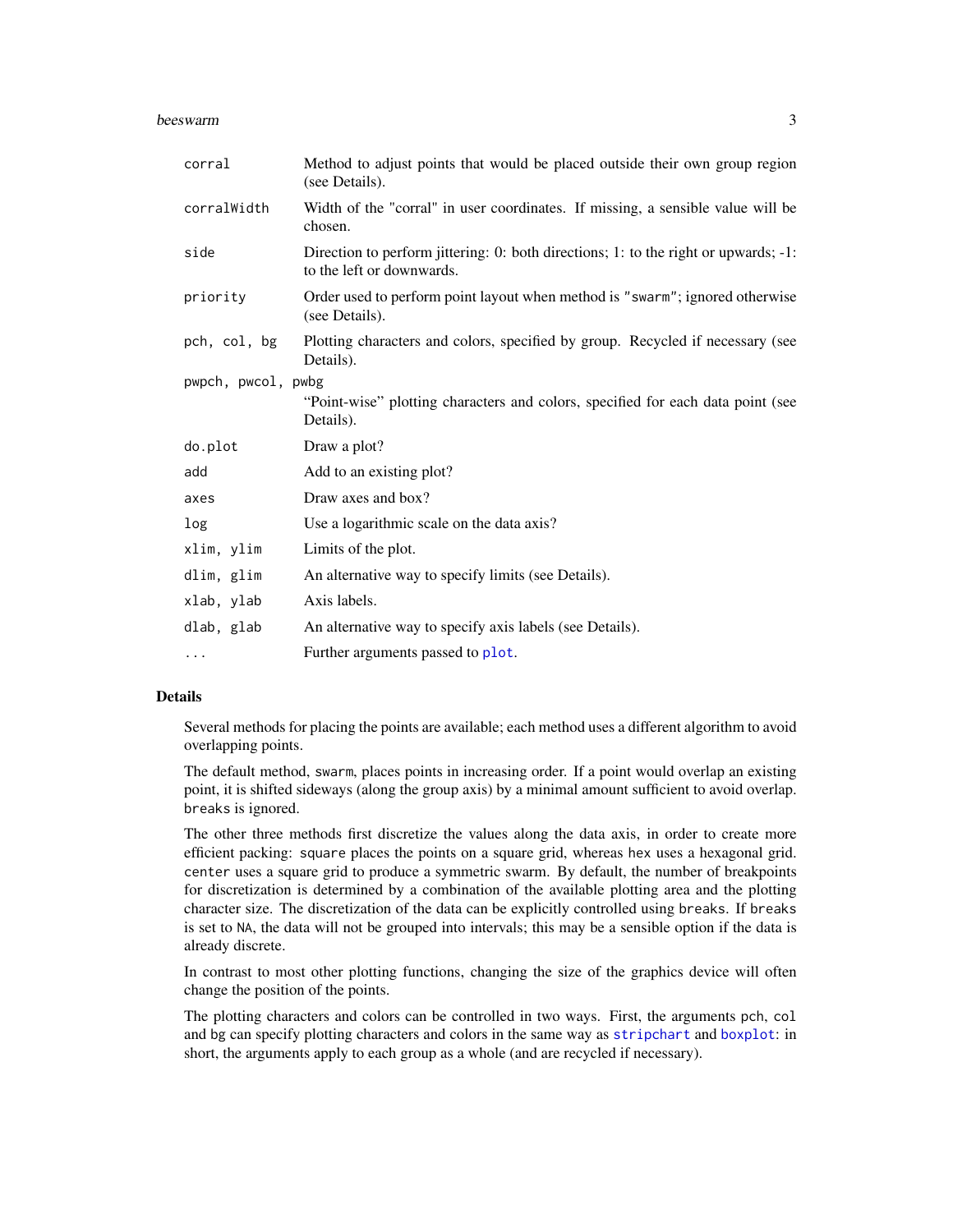<span id="page-3-0"></span>Alternatively, the "point-wise" characteristics of each individual data point can be controlled using pwpch, pwcol, and pwbg, which override pch, col and bg if these are also specified. These arguments can be specified as a list or vector. If supplied using the formula method, the arguments can be specified as part of the formula interface; i.e. they are affected by data and subset.

The dlab and glab labels may be used instead of xlab and ylab if those are not specified. dlab applies to the continuous data axis (the Y axis unless horizontal is TRUE); glab to the group axis. Likewise, dlim and glim can be used to specify limits of the axes instead of xlim or ylim.

This function is intended to be mostly compatible with calls to [stripchart](#page-0-1) or [boxplot](#page-0-1). Thus, code that works with these functions should work with beeswarm with minimal modification.

By default, swarms from different groups are not prevented from overlapping. Thus, large data sets, or data sets with uneven distributions, may produce somewhat unpleasing beeswarms. If this is a problem, consider reducing cex. Another approach is to control runaway points (those that would be plotted outside a region allotted to each group) with the corral argument: The default, "none", does not control runaway points. "gutter" collects runaway points along the boundary between groups. "wrap" implements periodic boundaries. "random" places runaway points randomly in the region. "omit" omits runaway points. See Examples below.

When using the "swarm" method, priority controls the order in which the points are placed; this generally has a noticeable effect on the resulting appearance. "ascending" gives the "traditional" beeswarm plot in which the points are placed in an ascending order. "descending" is the opposite. "density" prioritizes points with higher local density. "random" places points in a random order. "none" places points in the order provided.

#### Value

A data frame with plotting information, invisibly.

#### See Also

[stripchart](#page-0-1), [boxplot](#page-0-1)

#### Examples

```
## One of the examples from 'stripchart'
beeswarm(decrease ~ treatment,
  data = OrchardSprays, log = TRUE,
  pch = 16, col = rainbow(8))
## One of the examples from 'boxplot', with a beeswarm overlay
 boxplot(len ~ dose, data = ToothGrowth,
           main = "Guinea Pigs' Tooth Growth",
            xlab = "Vitamin C dose mg",
            ylab = "Tooth length")
 beeswarm(len \sim dose, data = ToothGrowth, col = 2, add = TRUE)
## Compare the 4 methods
op \leq par(mfrow = c(2,2))
for (m in c("swarm", "center", "hex", "square")) {
```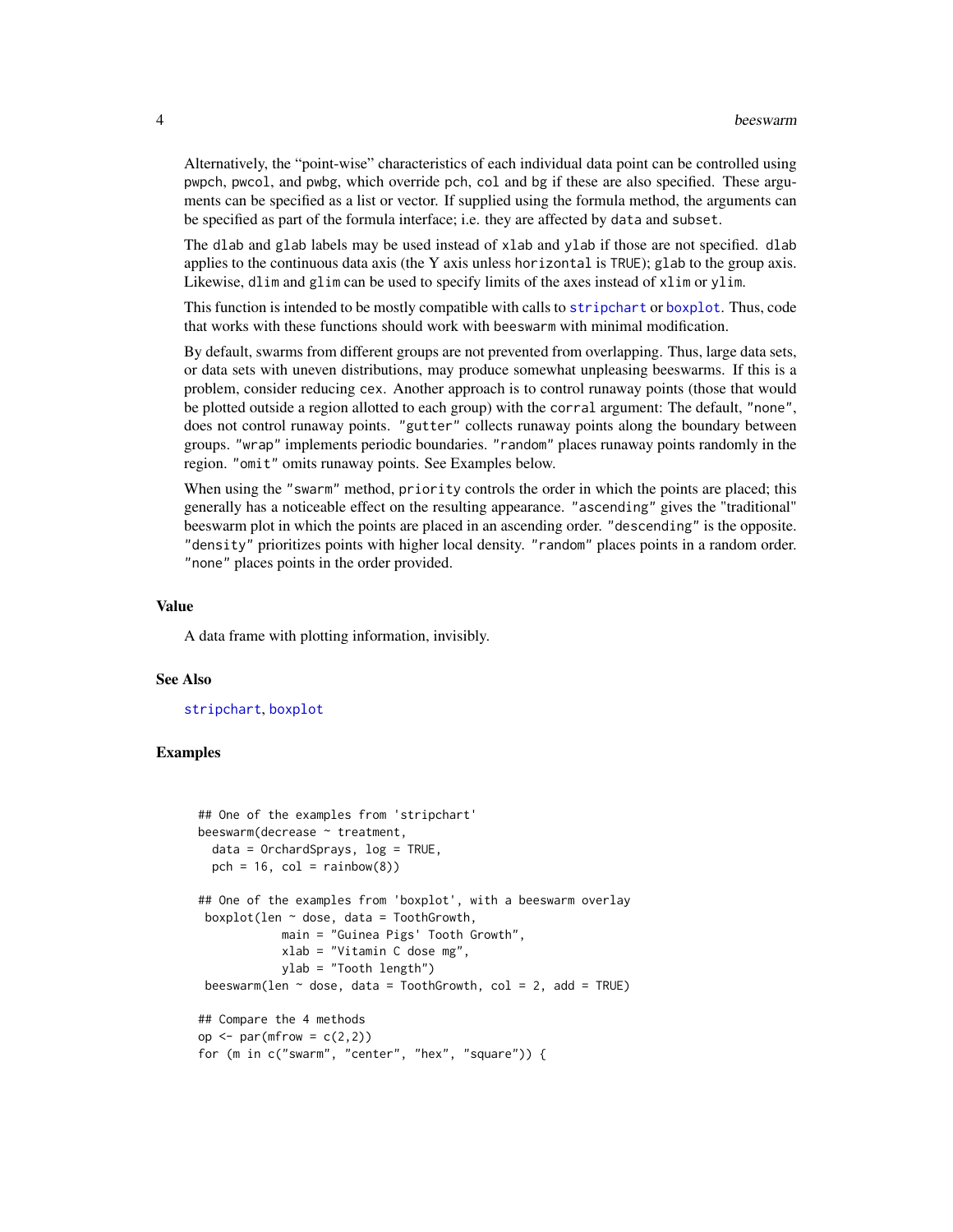#### beeswarm 5

```
beeswarm(len \sim dose, data = ToothGrowth, method = m, main = m)
}
par(op)
## Demonstrate the use of 'pwcol'
data(breast)
beeswarm(time_survival ~\sim ER, data = breast,
  pch = 16, pwcol = 1 + as.numeric(event_survival),
  xlab = "", ylab = "Follow-up time (months)",labels = c("ER neg", "ER pos"))
legend("topright", legend = c("Yes", "No"),
  title = "Censored", pch = 16, col = 1:2)
## The list interface
distributions \leq 1 ist(runif = runif(200, min = -3, max = 3),
                      rnorm = rnorm(200),
                      rlnorm = rlnorm(200, sdlog = 0.5)beeswarm(distributions, col = 2:4)
## Demonstrate 'pwcol' with the list interface
myCol <- lapply(distributions, function(x) cut(x, breaks = quantile(x), labels = FALSE))
beeswarm(distributions, pch = 16, pwcol = myCol)
legend("bottomright", legend = 1:4, pch = 16, col = 1:4, title = "Quartile")
## Demonstrate the 'corral' methods
par(mfrow = c(2,3))beeswarm(distributions, col = 2:4,
  main = 'corral = "none" (default)')
beeswarm(distributions, col = 2:4, corral = "gutter",
  main = 'corral = "gutter"')
beeswarm(distributions, col = 2:4, corral = "wrap",main = 'corral = "wrap"')beeswarm(distributions, col = 2:4, corral = "random",main = 'corral = "random'')beeswarm(distributions, col = 2:4, corral = "omit",main = 'corral = "omit'')## Demonstrate 'side' and 'priority'
par(mfrow = c(2,3))beeswarm(distributions, col = 2:4,
  main = 'Default')
beeswarm(distributions, col = 2:4, side = -1,
  main = 'side = -1')beeswarm(distributions, col = 2:4, side = 1,
  main = 'side = 1')beeswarm(distributions, col = 2:4, priority = "descending",
  main = 'priority = "descending"')
beeswarm(distributions, col = 2:4, priority = "random",
  main = 'priority = "random"')
beeswarm(distributions, col = 2:4, priority = "density",
  main = 'priority = "density"')
```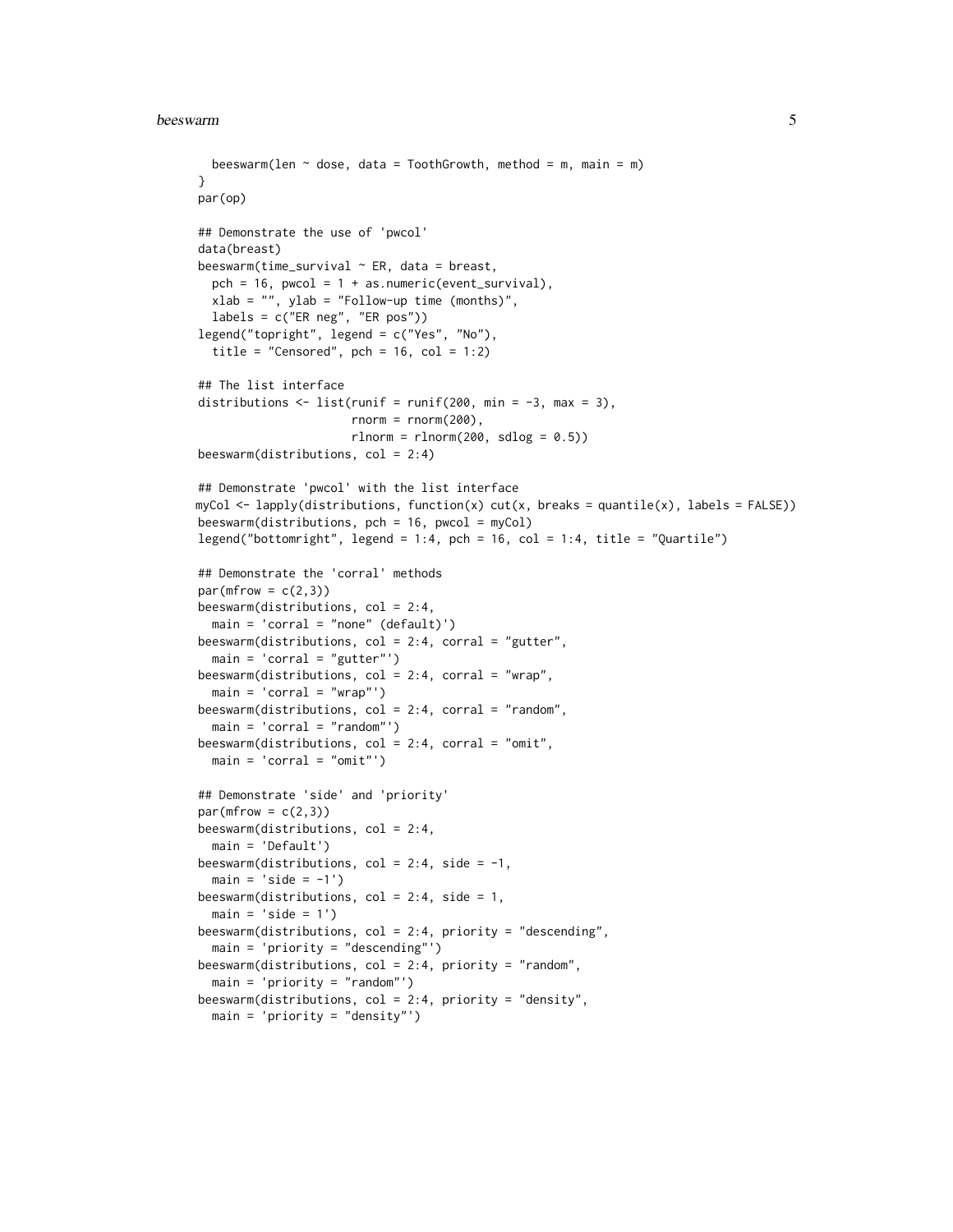<span id="page-5-0"></span>

#### Description

Tumor molecular measurements and outcome from breast cancer patients.

#### Usage

data(breast)

#### Format

A data frame with 286 observations on the following 5 variables.

ER Estrogen receptor status (factor with levels neg, pos)

ESR1 Expression of the ESR1 gene (numeric)

ERBB2 Expression of the ERBB2 gene (numeric)

time\_survival Time in months (numeric)

event\_survival Coded event:  $0 =$  censored,  $1 =$  metastasis (numeric)

#### Details

ER, ESR1, and ERBB2 were measured on a tumor specimen taken at surgery (time  $= 0$ ).

ESR1 and ERBB2 expression values were determined by microarray probe sets 205225\_at and 216836\_s\_at using RMA-normalized data.

#### Source

Wang Y, Klijn JG, Zhang Y, Sieuwerts AM, Look MP, Yang F, Talantov D, Timmermans M, Meijervan Gelder ME, Yu J, Jatkoe T, Berns EM, Atkins D, Foekens JA. Gene-expression profiles to predict distant metastasis of lymph-node-negative primary breast cancer. Lancet. 2005 Feb 19- 25;365(9460):671-9.

#### Examples

```
data(breast)
with(breast,
  plot(ESR1, ERBB2, col = as.numeric(ER))
\lambda
```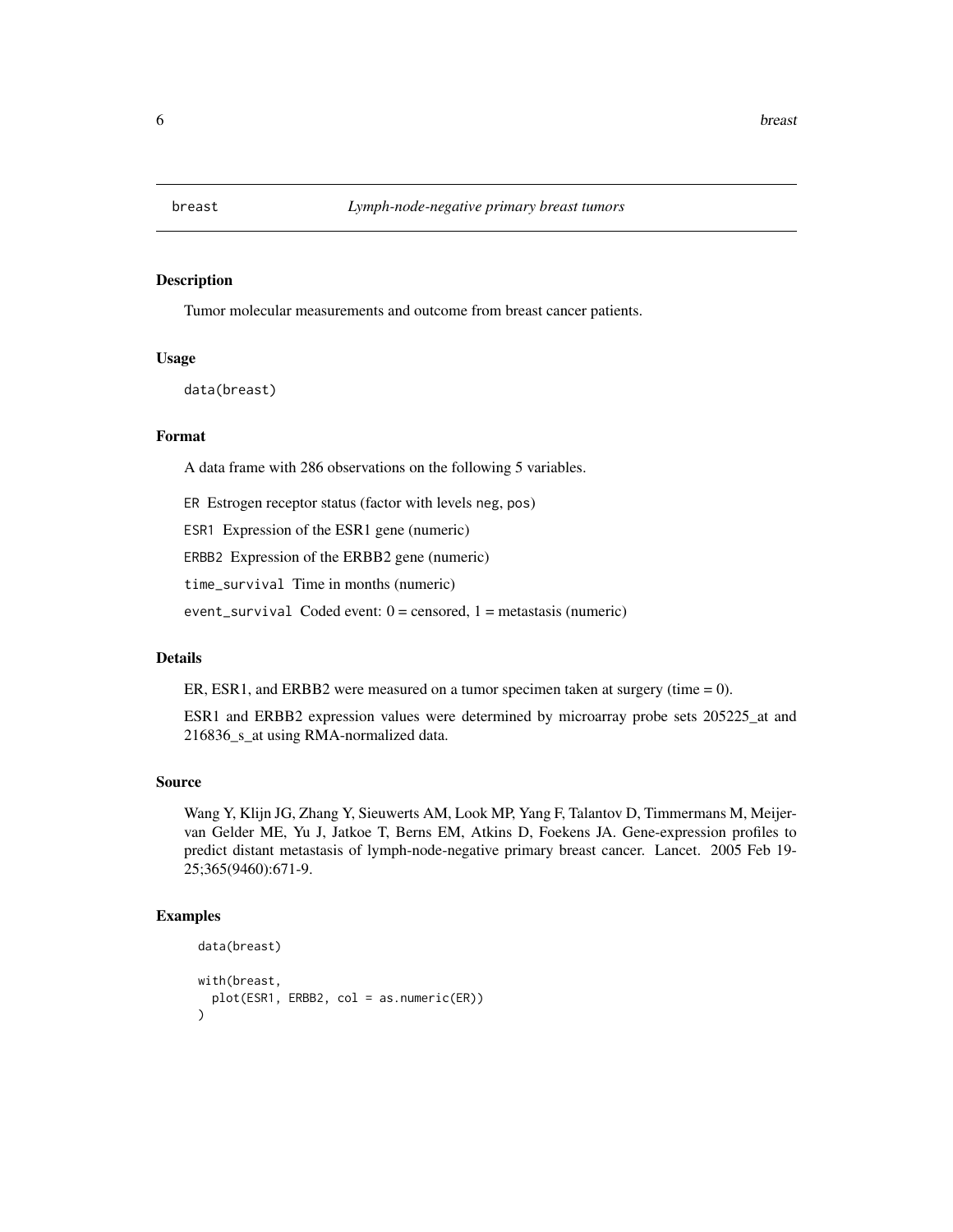<span id="page-6-0"></span>

#### Description

Plot lines indicating the specified quantiles for each group. This function is intended as a simplified interpretation of [boxplot](#page-0-1), which can be combined with a [beeswarm](#page-0-2) (or [stripchart](#page-0-1)) plot.

#### Usage

```
bxplot(x, \ldots)## S3 method for class 'formula'
bxplot(formula, data = NULL, ..., subset, na.action = NULL)
## Default S3 method:
bxplot(x, probs = c(0.25, 0.5, 0.75),
    vertical = TRUE, horizontal = !vertical, add = FALSE,
   col = par("col"), lty = par("lty"), lwd = NULL,at = NULL, width = 0.75, ...)
```
#### Arguments

| formula              | A formula, such as $y \sim grp$ , where y is a numeric vector of data values to be<br>split into groups according to the grouping variable grp (usually a factor). |
|----------------------|--------------------------------------------------------------------------------------------------------------------------------------------------------------------|
| data                 | A data frame (or list) from which the variables in formula should be taken.                                                                                        |
| subset               | An optional vector specifying a subset of observations to be used.                                                                                                 |
| na.action            | A function which indicates what should happen when the data contain NAs. The<br>default is to quietly ignore missing values in either the response or the group.   |
| X                    | A numeric vector, or a data frame or list of numeric vectors, each of which is<br>considered as a group.                                                           |
| probs                | A numeric vector of probabilities with values in $[0,1]$                                                                                                           |
| vertical, horizontal |                                                                                                                                                                    |
|                      | Orientation of the plot. horizontal takes precedence if both are specified.                                                                                        |
| add                  | Add to an existing plot?                                                                                                                                           |
| col, lty             | Color and line type for each probability.                                                                                                                          |
| lwd                  | Line width for each probability (see below).                                                                                                                       |
| at                   | Numeric vector giving the locations where the swarms should be drawn; defaults<br>to 1:n where $n$ is the number of groups.                                        |
| width                | Width of the lines.                                                                                                                                                |
| .                    | Further arguments passed to boxplot.                                                                                                                               |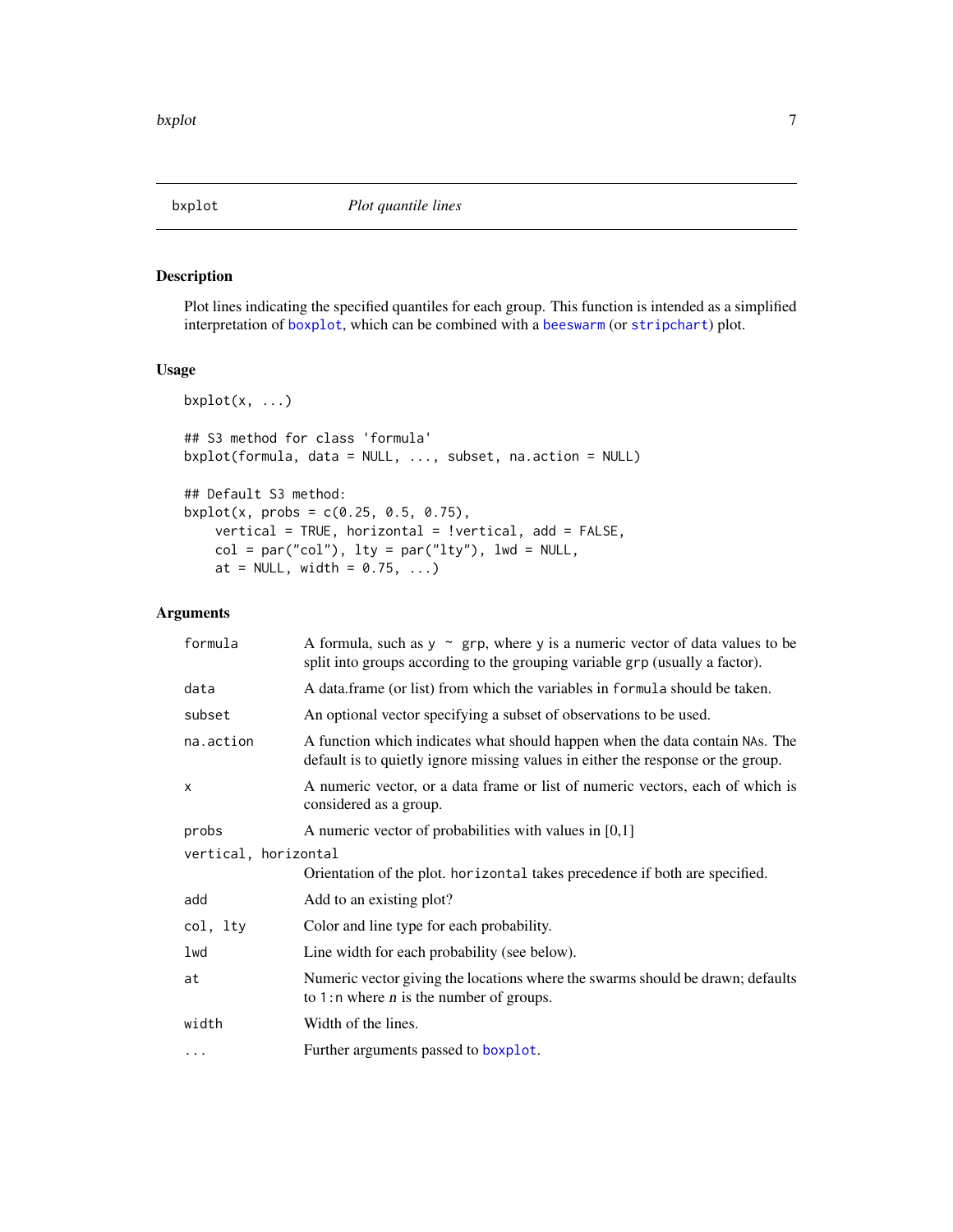#### Details

This function is intended as a minimalistic interpration of [boxplot](#page-0-1); however, the quantiles plotted by bxplot are not necessarily the same as the hinges plotted by a boxplot.

Notice that specifying a vector of graphical parameters such as lwd or col will refer to each of probs, *not* to each group in the data (as one might expect by analogy with boxplot).

If lwd is NULL, and if the probs includes 0.5, lwd will be set to 3 times par( $"lwd"$ ) for probs=0.5, and par("lwd") for the others. (Thus something resembling the median line and hinges of a boxplot is produced by default.)

#### Value

None.

#### Examples

```
## bxplot on bottom
beeswarm(len \sim dose, data = ToothGrowth)
bxplot(len \sim dose, data = ToothGrowth, add = TRUE)
## bxplot on top
bxplot(decrease \sim treatment, data = OrchardSprays, probs = 0.5, col = 2)
beeswarm(decrease \sim treatment, data = OrchardSprays, add = TRUE)
## Show deciles
data(breast)
bxplot(time_survival \sim event_survival, data = breast,
  probs = seq(0, 1, by = 0.1), col = rainbow(10)beeswarm(time_survival ~ event_survival, data = breast,
  pch = 21, bg = "gray75", add = TRUE)
```
swarmx *Adjust 1-d data to separate coincident points*

#### Description

Take a series of points lying in a horizontal or vertical line, and jitter them in the other dimension such that no points are overlapping.

#### Usage

```
swarmx(x, y,
    xsize = xinch(0.08, warn.log = FALSE),
    ysize = yinch(0.08, warn.log = FALSE),
    log = NULL, cex = par("cex"), side = 0L,
    priority = c("ascending", "descending", "density", "random", "none"))
swarmy(x, y,
    xsize = xinch(0.08, warn.log = FALSE),
```
<span id="page-7-0"></span>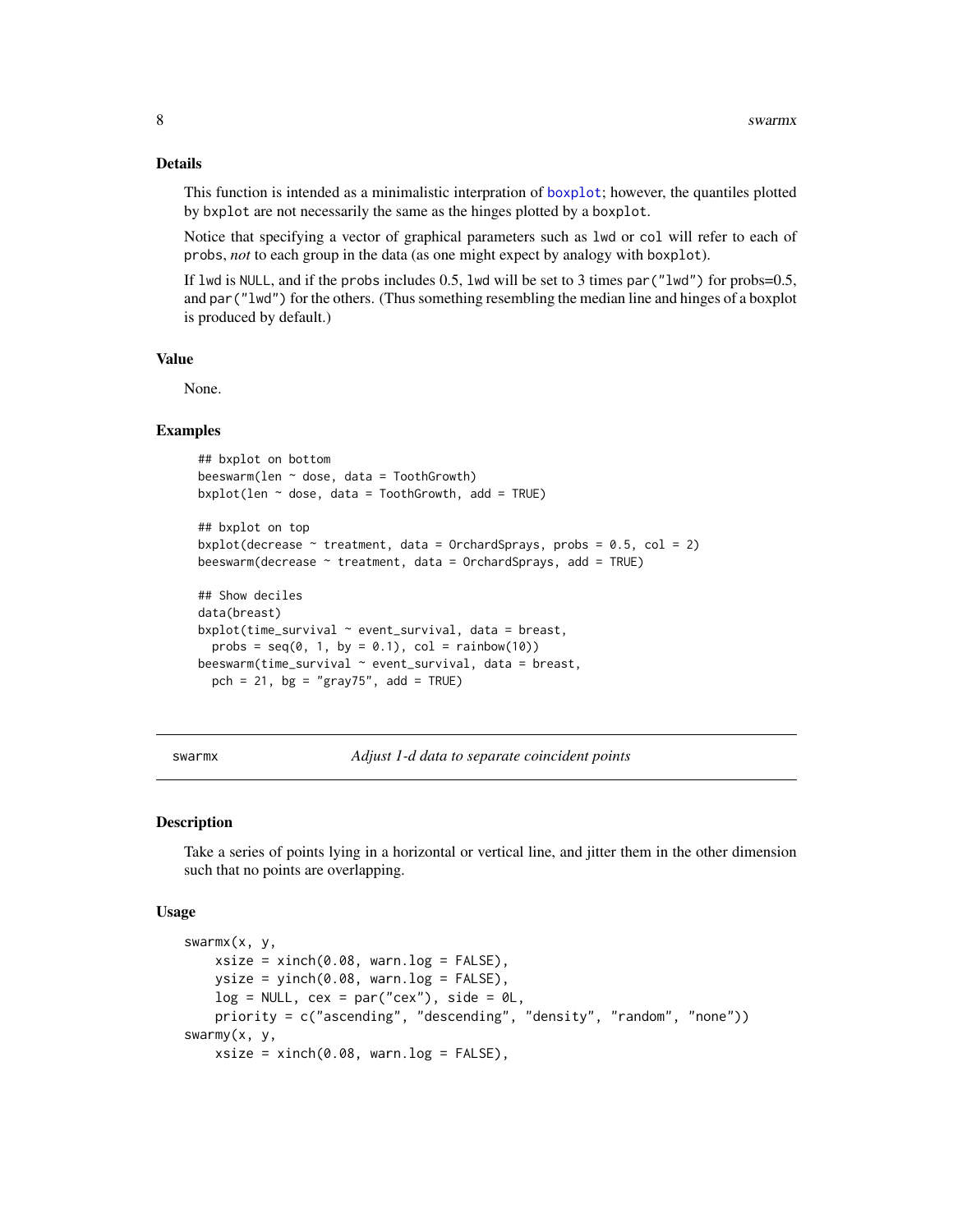#### <span id="page-8-0"></span>swarmx 9

```
ysize = yinch(0.08, warn.log = FALSE),
log = NULL, cex = par("cex"), side = 0L,
priority = c("ascending", "descending", "density", "random", "none"))
```
#### Arguments

| x, y         | Coordinate vectors in any format supported by xy. coords.                                                               |
|--------------|-------------------------------------------------------------------------------------------------------------------------|
| xsize, ysize | Width and height of the plotting character in user coordinates.                                                         |
| log          | Character string indicating which axes are logarithmic, as in plot. default, or<br>NULL to figure it out automatically. |
| cex          | Relative plotting character size.                                                                                       |
| side         | Direction to perform jittering: 0: both directions; 1: to the right or upwards; -1:<br>to the left or downwards.        |
| priority     | Method used to perform point layout (see below).                                                                        |

#### Details

For swarmx, the input coordinates must lie in a vertical line. For swarmy, the input coordinates must lie in a horizontal line.

swarmx adjusts coordinates to the left or right; swarmy adjusts coordinates up or down.

priority controls the order in which the points are placed; this has generally has a noticeable effect on the resulting appearance. "ascending" gives the "traditional" beeswarm plot in which the points are placed in an ascending order. "descending" is the opposite. "density" prioritizes points with higher local density. "random" places points in a random order. "none" places points in the order provided.

Usually it makes sense to call this function after a plotting device has already been set up (e.g. when adding points to an existing plot), so that the default values for xsize, ysize, and log will be appropriate.

#### Value

A data frame with columns x and y with the new coordinates.

#### See Also

[beeswarm](#page-0-2), [jitter](#page-0-1)

#### Examples

```
## Plot points in one dimension
index \leq rep(0, 100)
values <- rnorm(100)
plot(index, values, xlim = c(-0.5, 2.5))points(swarmx(index + 1, values), col = 2)
points(swarmx(index + 2, values, cex = 1.5), col = 3, cex = 1.5)
```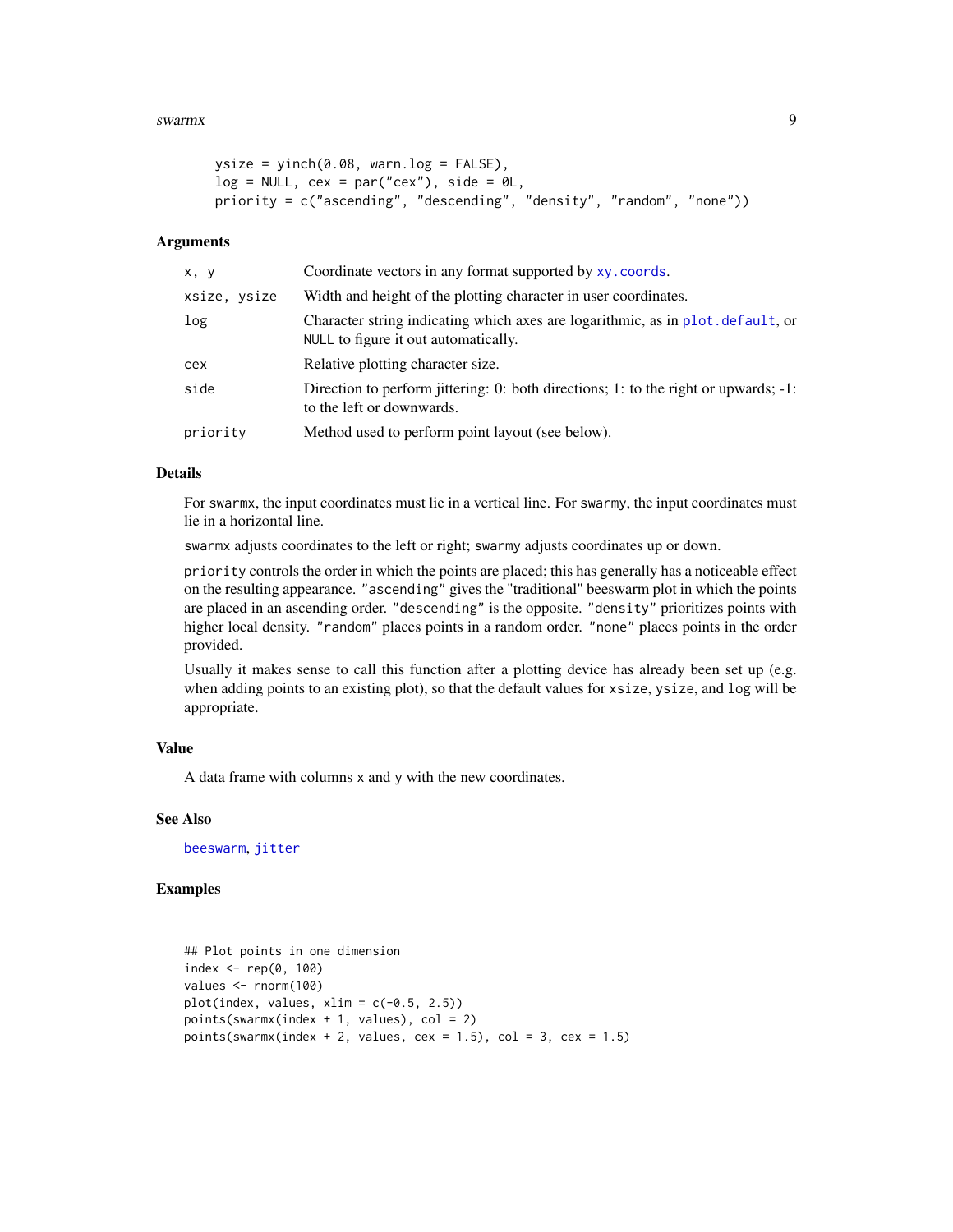```
## Try the horizontal direction, with a log scale
plot(values, index, log = "x", ylim = c(-1, 2))
points(swarmy(values, index + 1), col = 2)
## Newer examples using "side" and "priority"
plot(c(-0.5, 3.5), range(values), type = 'n')points(swarmx(index + \theta, values), col = 1)
points(swarmx(index + 0.9, values, side = -1), col = 2)
points(swarmx(index + 1.1, values, side = 1, priority = "descending"), col = 3)
points(swarmx(index + 2 , values, priority = 'density'), col = 4)
points(swarmx(index + 3 , values, priority = 'random'), col = 5)
```